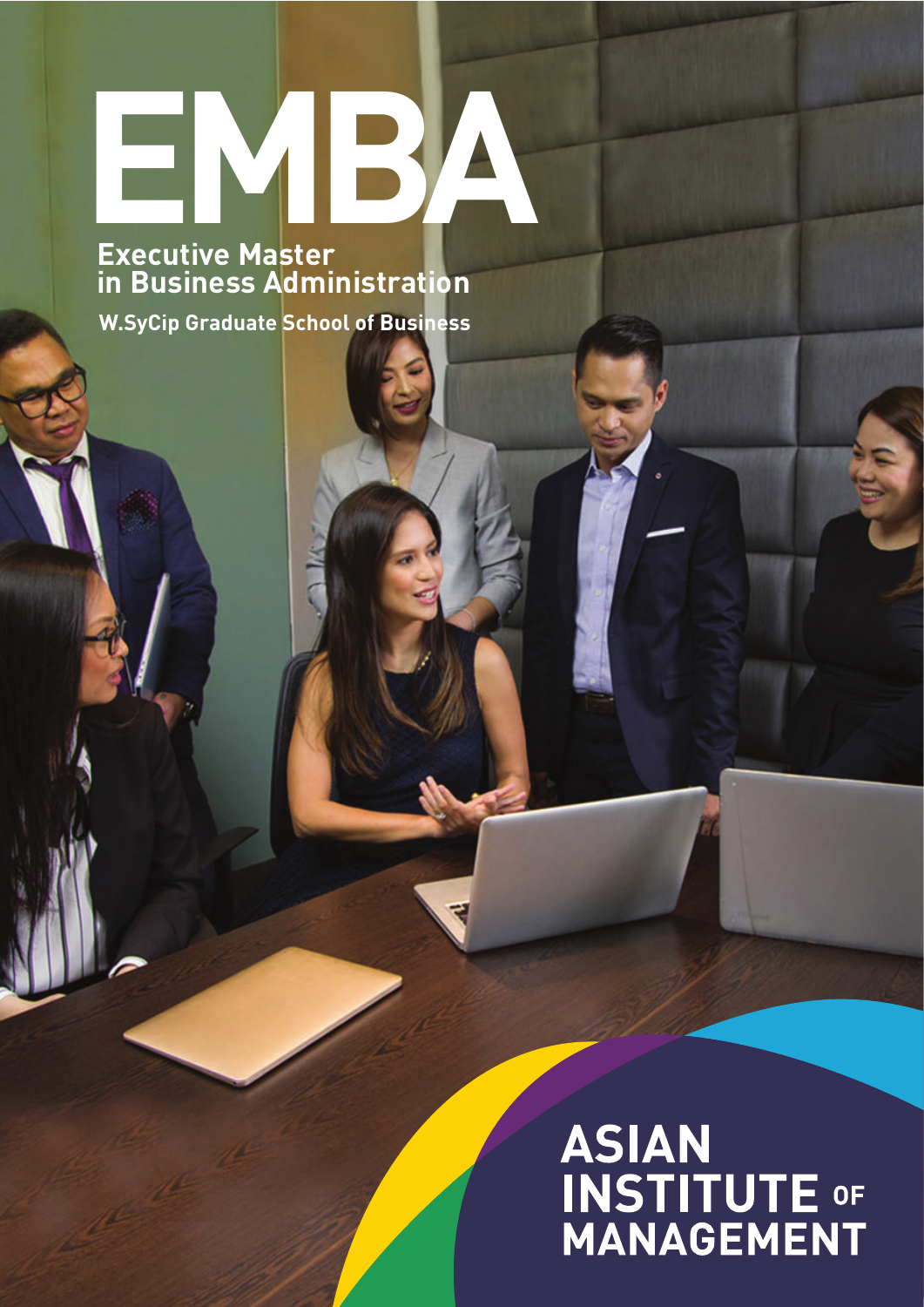### **LEAD. INSPIRE. TRANSFORM.**

#### **Real-world learning and immersive education**

The Executive Master in Business Administration (EMBA) is a part-time, hybrid program designed for mid to senior-level executives and entrepreneurs who want to pursue a graduate business degree while still actively engaged in their full-time jobs.

Classes are held every Friday night from 6:00 PM to 9:30 PM and Saturday from 9:00 AM to 4:00 PM. Applicants may opt to take the classes on campus or via zoom with mandatory on-campus classes on five (5) weekends. However, top priority for zoom classes will be given to applicants with the greatest need based on geographic location.

EMBA students complete a program coursework of 18 months. This is followed by an independent study period, where EMBA students research, write, and defend an interactive Capstone Project. It is the equivalent of a thesis. The EMBA program is both practical and managerial, reflecting AIM's tradition of developing skilled management practitioners.

#### **EMBA graduates will become**

- Business integrators that create customer and shareholder value across functions
- Strategic and entrepreneurial thinkers able to craft and implement new strategies and businesses in various environments
- Rapid and creative learners who are able to systematically think, act, and reflect for innovations
- Effective leaders and doers who can build capacity and commitment in themselves, their teams, and their organizations

#### **Minimum Qualifications**

- Bachelor's degree
- Highly proficient in oral and written communication
- Unmistakable leadership potential, intellectual drive, and ability to persevere
- 10 years' work experience •

#### **ADMISSIONS**

#### **Eligibility Criteria**

#### **To be eligible for admission to the EMBA, applicants must have:**

- a bachelor's degree or an equivalent qualification in any discipline
- proficiency in oral and written English
- at least 10 years' work experience.

#### **Application Process**

- 1. Fill out the application form in the AIM Portal: **embaonlineadmissions.aim.edu**
- 2. Upload the following documents in the AIM Portal:
	- a. Updated Curriculum Vitae
	- b. Official Transcript of Academic Records or Marksheet
	- c. One (1) professional recommendation or Certificate of Business Registration for self-employed applicants
	- d. ID page of passport
	- e. GMAT, GRE, NMAT by GMAC, CAT/XAT (For Indians only): any of these five if available) or
	- f. take the AIM Admissions Test (AIMAT) if you have taken non of the abovementioned exams.
		- CFA Exam passers are exempted to take any admissions test.
- 3. If qualified, you will be scheduled for an admissions interview.
- 4. Await admissions result. Results will be sent via email and will be available in the AIM Portal.
- 

#### **PROGRAM FEE – USD 27,500**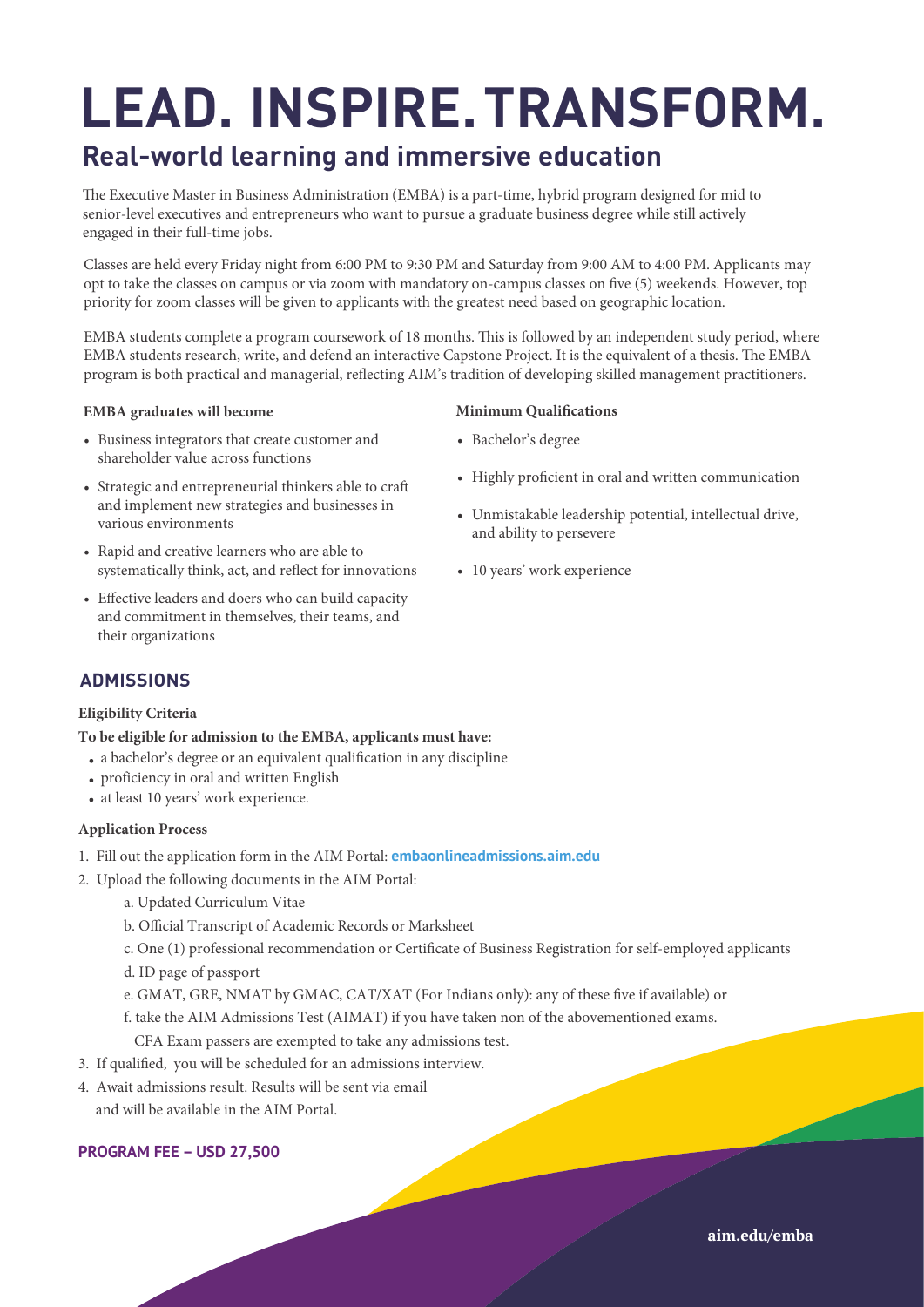#### **PROGRAM STRUCTURE**

EMBA students go through a rigorous curriculum focused on the following tracks: functional area development, managerial skills development, leadership development, and managing corporate direction and growth. Specifically, the students take the following courses or content equivalents:

| <b>Functional Area</b><br><b>Development</b>             | Language of Business<br>Managing Cost and Profit<br>Management Control System<br>Financial Management<br>Marketing Management | <b>Operations Management</b><br>Quantitative Analysis<br><b>Business Analytics</b><br>Human Capital Management<br><b>Information Management</b> |
|----------------------------------------------------------|-------------------------------------------------------------------------------------------------------------------------------|-------------------------------------------------------------------------------------------------------------------------------------------------|
| <b>Managerial Skills</b><br><b>Development</b>           | Systems Thinking, Managerial Analysis and Decision Making                                                                     |                                                                                                                                                 |
| <b>Leadership</b><br><b>Development</b>                  | Leadership<br>Management Communications                                                                                       |                                                                                                                                                 |
| <b>Managing Corporate</b><br><b>Direction and Growth</b> | Environmental Analysis<br>Micro Economics<br>Macro Economics<br>Asian Business Systems                                        | Strategic Management<br>Entrepreneurship<br><b>Business Strategy Games</b>                                                                      |
| <b>Integrative Activities</b>                            | Written Analysis of Case                                                                                                      |                                                                                                                                                 |
| <b>Electives and</b><br><b>Capstone Project</b>          |                                                                                                                               |                                                                                                                                                 |

#### **INTERNATIONAL EXPOSURE**

MBA students are encouraged to take advantage of the following learning opportunities

#### **BUSINESS COMPETITIONS**

Qualified students can join local and international business competitions during the program.

#### **GLOBAL NETWORK WEEK**

Global Network Weeks (GNW) enable students to pursue intensive study at a Global Network for Advanced Management (GNAM) network school in a focused course that leverages the perspectives, programs, and faculty expertise of that school. Students from partner schools likewise take courses at AIM, adding to the diversity of cultures, insights and interactions on campus. For more information on GNAM member schools, visit: https://globalnetwork.io/members

#### **GLOBAL STUDY TOUR**

The Global Study Tour (GST) exposes students to critical management issues and challenges confronting technology-driven companies in different countries. Visits to various organizations provide students with invaluable insights into some of the innovations, multifaceted business, and management systems operating within the region.

#### **DUAL DEGREE PROGRAM WITH THE YALE SCHOOL OF MANAGEMENT**

AIM EMBA graduates can obtain a second degree, Master in Advanced Management, at the Yale School of Management

\* Separate application process and fees are required.

#### **INTERNATIONAL STUDENT EXCHANGE PROGRAM**

Qualified students can apply for the International Student Exchange Program (ISEP) and spend a term at ESADE Business School in Barcelona, Spain

**emba@aim.edu +63-2-8892-4011 ext. 3003 +63-908-873-2601**